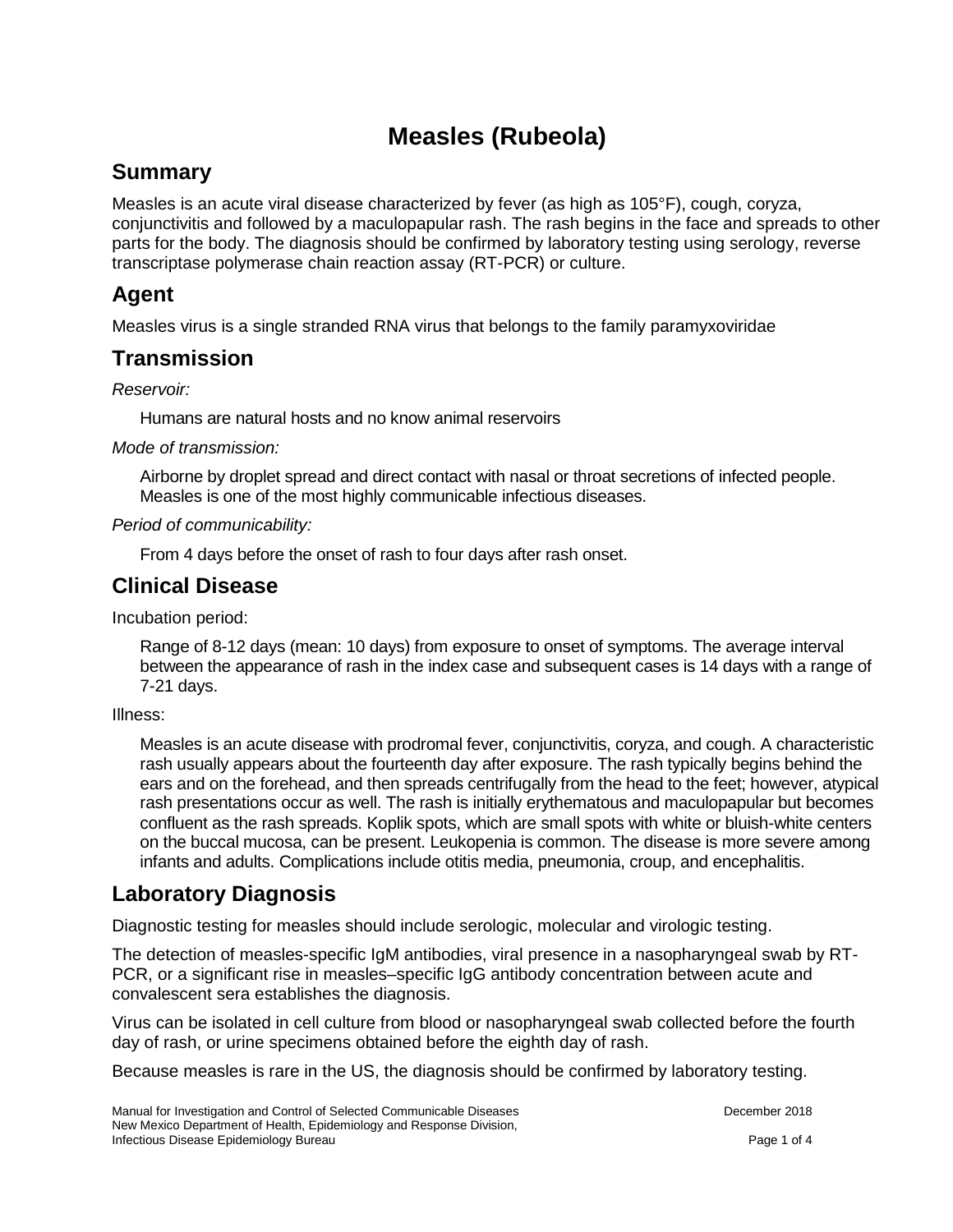# **Treatment**

No specific antiretroviral therapy is available for measles. However, Ribavirin has been used to treat severely ill and immunosuppressed children by intravenous and aerosol routes.

Vitamin A administration is recommended for children diagnosed with measles where vitamin A deficiency is a recognized problem.

### **Surveillance**

Case Definition:

Clinical case definition

A generalized rash lasting greater than or equal to three days, and a temperature greater than or equal to 101.0 $\textdegree$ F (greater than or equal to 38.3 $\textdegree$ C), and cough, coryza, or conjunctivitis.

Laboratory criteria

- Positive serologic test for measles-specific IgM antibody; or
- Significant rise in measles-specific IgG antibody level by any evaluated and validated serologic assay; or
- Isolation of measles virus from a clinical specimen; or
- Positive RT-PCR from a clinical specimen.

*Confirmed –* An illness that meets clinical criteria with:

- o Confirmed laboratory criteria; or
- o Direct epidemiologic linkage to a case confirmed by one of the laboratory methods above

*Probable --* An illness that meets clinical criteria with:

- o No epidemiologic linkage to a laboratory-confirmed measles case; and
- o Noncontributory or no measles laboratory testing
- *Suspect*  Any febrile illness accompanied by rash

#### **Epidemiologic Classification of Internationally-Imported and US-Acquired Cases**

*Internationally-Imported Case:*

An internationally imported case is defined as a case in which measles results from exposure to measles virus outside the United States (US) as evidenced by at least some of the exposure period (7–21 days before rash onset) occurring outside the US and rash onset occurring within 21 days of entering the US and there is no known exposure to measles in the US during that time. All other cases are considered US-acquired.

#### *US-Acquired Case:*

A US-acquired case is defined as a case in which the patient had not been outside the US during the 21 days before rash onset or was known to have been exposed to measles within the US.

#### Reporting:

Report all suspected or confirmed cases of measles immediately (24/7/365) to the Epidemiology and Response Division (ERD) at 505-827-0006. Information needed includes: patient's name, age, sex, race, ethnicity, home address, home phone number, occupation, and health care provider.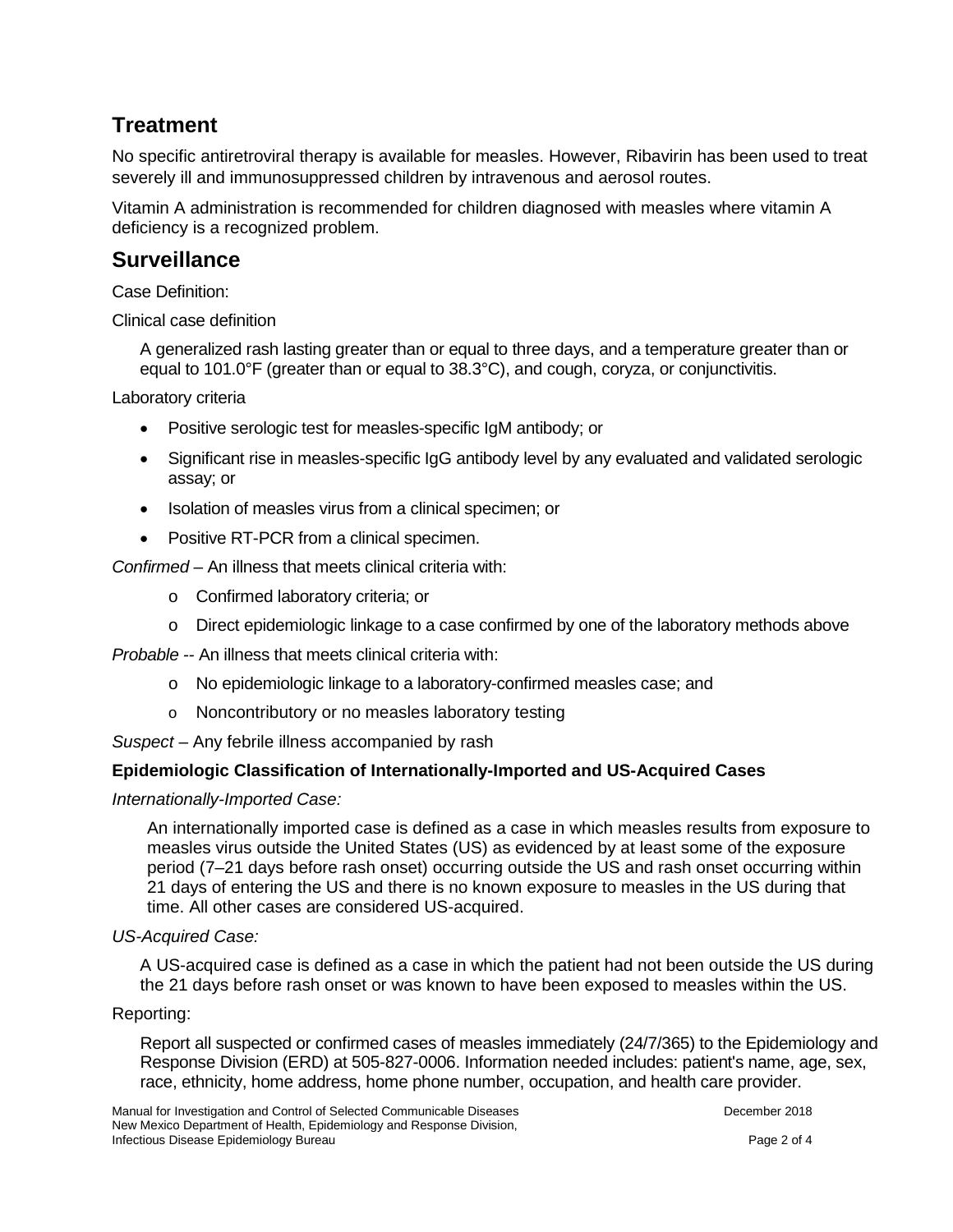Case Investigation:

Complete the CDC Measles Surveillance Worksheet and mail to the Epidemiology and Response Division, P.O. Box 26110, Santa Fe, New Mexico 87502-6110, or fax to 505-827-0013. Investigation information should also be entered in NM-EDSS per established procedures.

#### **Control Measures**

- 1. Case management
	- 1.1. Isolation: Persons with measles should be excluded from work, school, or child care for four days after rash develops.

1.1.a In hospitals and institutions, patients should be placed in airborne precautions from onset of catarrhal stage of the prodromal period through the fourth day of rash.

- 1.2. Prophylaxis: Not applicable.
- 2. Contact management
	- 2.1. Evidence of measles immunity: Persons can be considered immune to measles if they: 1) were born before 1957; 2) have documentation of physician-diagnosed measles; 3) have laboratory evidence of immunity to measles; or 4) have documentation of adequate measles vaccination. One dose of MMR vaccine, or other presumptive immunity, is sufficient for most adults born on or after 1957. Adequate vaccination for preschool-aged children (12 months of age and older) is one dose of measles/mumps/rubella (MMR) (see section 3.1 below). For school-aged children, adolescents and adults, two doses of MMR are recommended.
		- 2.1.a Some adults may have received a killed measles vaccine during 1963 to 1968. People vaccinated during those years are not considered to have adequate immunization and the recommendation is for them to be re-vaccinated.
		- 2.1.b Certain adults are considered to be high risk and need two doses of MMR, administered at least 28 days apart, unless they are considered immune based on the criteria listed above. These adults include: 1) students at post-high school education institutions; 2) healthcare personnel; 3) international travelers.
	- 2.1.c During an outbreak, a second dose of MMR should be considered for children aged 1 through 4 years or adults who have only received 1 dose. If the outbreak involves infants aged <12 months with ongoing risk of exposure, infants aged ≥6 months can be vaccinated.
	- 2.2. Isolation: Exposed susceptible persons (those who cannot demonstrate adequate immunity as listed above), including those who have been exempted from measles vaccination, if not immunized within 72 hours of exposure, should be excluded from work, school, child care, or any other group activities until at least 21 days after the onset of rash in the last case of measles.
	- 2.3. Prophylaxis:

2.3.a Live virus measles vaccine, if given within 72 hours of measles exposure, may prevent disease in susceptible persons. If the exposure dose does not result in infection, the vaccine should induce protection against subsequent measles exposures. Vaccine is the intervention of choice for control of measles outbreaks in schools and child care centers.

2.3.b Immune globulin (IG) for post-exposure prophylaxis can be used within six days of exposure for susceptible household or other contacts, particularly in whom the risk of complications is very high (such as pregnant women, immunocompromised persons, and those under one year of age). The usual dose is 0.25 mL/kg of body weight given